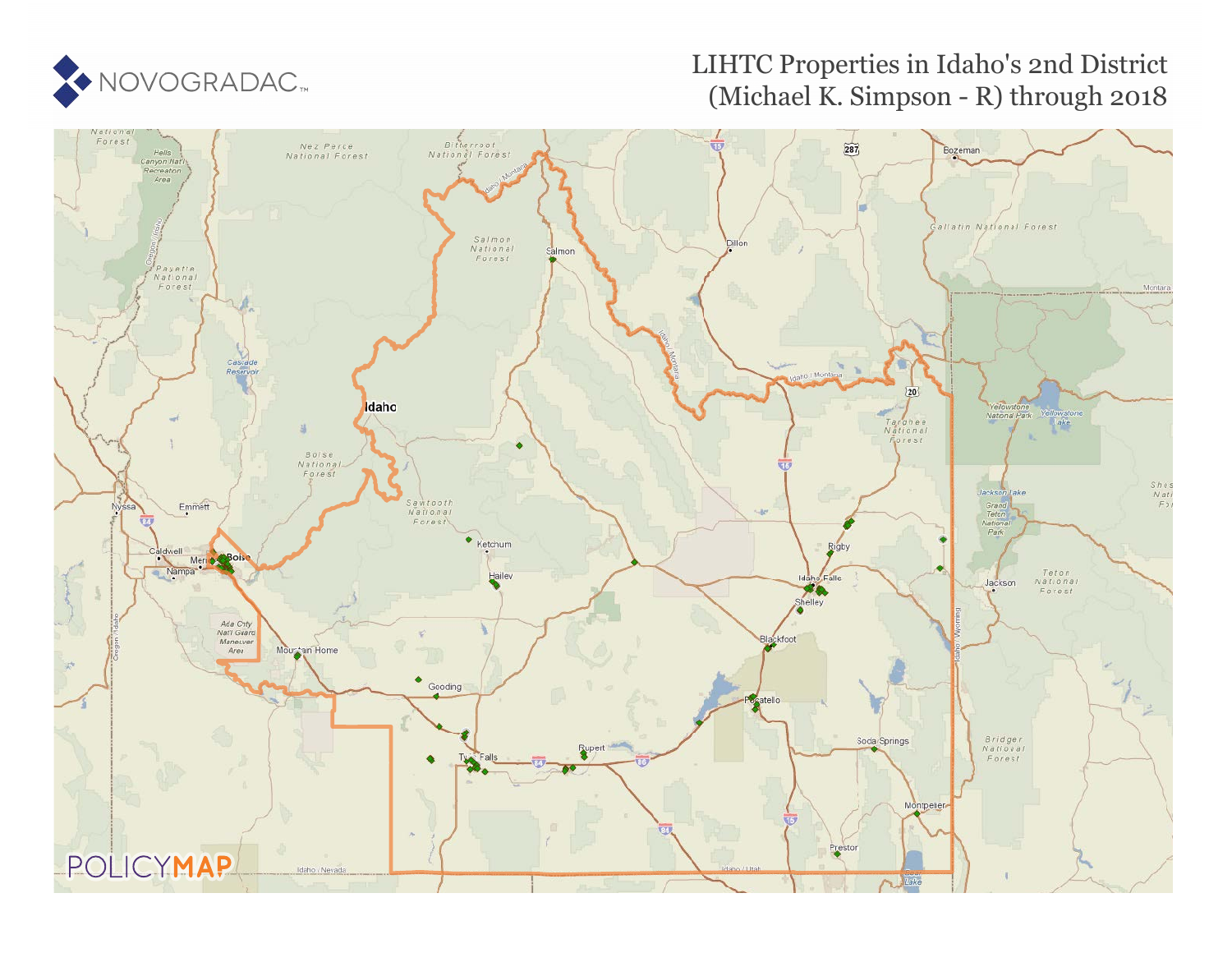| <b>Project Name</b>                   | <b>Address</b>                               | <b>City</b>                        | <b>State</b>  | <b>Zip Code</b> | Nonprofit<br><b>Sponsor</b> | <b>Allocation</b><br>Year | Annual<br><b>Allocated</b><br><b>Amount</b> | in Service | <b>Year Placed Construction</b><br><b>Type</b> | <b>Total</b><br><b>Units</b> | Low<br><b>Income</b><br><b>Units</b> | <b>Rent or</b><br>Income<br><b>Ceiling</b> | <b>Credit</b><br><b>Percentag Exempt</b><br>$\bullet$ | Tax-<br><b>Bond</b> | <b>HUD Multi-</b><br>Family<br>Financing/Rent<br>al Assistance |
|---------------------------------------|----------------------------------------------|------------------------------------|---------------|-----------------|-----------------------------|---------------------------|---------------------------------------------|------------|------------------------------------------------|------------------------------|--------------------------------------|--------------------------------------------|-------------------------------------------------------|---------------------|----------------------------------------------------------------|
| PARK RIVER APTS                       | 725 N STILSON BOISE<br>RD                    |                                    | ID            | 83703           | No                          | 1988                      | \$228,001                                   | 1990       | <b>New Construction</b>                        | 91                           | 82                                   | 60% AMGI                                   | 70%<br>present<br>value                               | No                  |                                                                |
| TOWNE SQUARE<br><b>VILLAGE APTS I</b> | 244 N<br>ALLUMBAUGH BOISE<br>ST              |                                    | ID            | 83704           | $\mathbf {No}$              | 1988                      | \$254,033                                   | 1990       | <b>New Construction</b>                        | 80                           | 80                                   | 60% AMGI                                   | 70%<br>present<br>value                               | $\mathbf {No}$      |                                                                |
| <b>ALSACE VILLAGE</b>                 |                                              | 341 SOUTH IST SODA SPRINGS<br>EAST | ID            | 83276           | $\mathbf{N}\mathbf{o}$      | 1990                      | \$33,135                                    | 1991       | Acquisition and<br>Rehab                       | 24                           | 24                                   | 60% AMGI                                   | 30%<br>present<br>value                               | $\mathbf{No}$       | No                                                             |
| <b>BRENCHLEY</b>                      | 430 SOUTH<br>3RD WEST                        | <b>REXBURG</b>                     | $\rm ID$      | 83440           | $\mathbf{No}$               | 1991                      | \$60,660                                    | 1991       | <b>New Construction</b>                        | 32                           | 32                                   | 60% AMGI                                   | 30%<br>present<br>value                               | $\mathbf {No}$      | No                                                             |
| <b>DAVIS PARK</b>                     | 970 NORTH<br>29TH STREET                     | <b>BOISE</b>                       | $\mathbf{ID}$ | 83702           | Yes                         | 1990                      | \$205,044                                   | 1991       | New Construction                               | 41                           | 40                                   | 60% AMGI                                   | 70%<br>present<br>value                               | No                  | No                                                             |
| <b>MAGNOLIA APTS</b>                  | 3410W<br><b>MAGNOLIA ST</b>                  | <b>BOISE</b>                       | $\rm ID$      | 83703           | No                          | 1989                      | \$85,443                                    | 1991       | Acquisition and<br>Rehab                       | 43                           | 43                                   | 60% AMGI                                   | <b>Both 30%</b><br>and 70%<br>present<br>value        | $\mathbf {No}$      |                                                                |
| PARKHILL APTS                         | 2501 N 15TH ST BOISE                         |                                    | ID            | 83702           | No                          | 1989                      | \$85,503                                    | 1991       | <b>New Construction</b>                        | 36                           | 33                                   | 60% AMGI                                   | 70%<br>present<br>value                               | $\mathbf{No}$       |                                                                |
| SAWTOOTH MANOR                        | 315 8TH<br><b>AVENUE</b><br><b>NORTH</b>     | <b>BUHL</b>                        | $\rm ID$      | 83316           | No                          | 1991                      | \$42,238                                    | 1991       | New Construction                               | 24                           | 24                                   | 60% AMGI                                   | 30%<br>present<br>value                               | No                  | No                                                             |
| ARBOR CROSSING                        | 5122 WEST<br>STOKER LANE                     | <b>BOISE</b>                       | $\mathbf{ID}$ | 83703           | No                          | 1991                      | \$157,079                                   | 1992       | <b>New Construction</b>                        | 228                          | 96                                   | 60% AMGI                                   | 30%<br>present<br>value                               | Yes                 | No                                                             |
| <b>CASSIA COURT</b>                   | 5503 CASSIA<br><b>STREET</b>                 | <b>BOISE</b>                       | $\rm ID$      | 83705           | No                          | 1992                      | \$88,603                                    | 1993       | New Construction                               | 18                           | 18                                   | 60% AMGI                                   | 70%<br>present<br>value                               | No                  | No                                                             |
| <b>FAWNBROOK</b>                      | 647<br>FAWNBROOK TWIN FALLS<br><b>AVENUE</b> |                                    | ID            | 83301           | No                          | 1991                      | \$511,363                                   | 1993       | <b>New Construction</b>                        | 94                           | 94                                   | 60% AMGI                                   | 70%<br>present<br>value                               | No                  | No                                                             |
| <b>GREENFIELD</b><br><b>VILLAGE</b>   | 4923 ALBION<br><b>STREET</b>                 | <b>BOISE</b>                       | $\rm ID$      | 83705           | No                          | 1991                      | \$358,012                                   | 1993       | <b>New Construction</b>                        | 75                           | 75                                   | 60% AMGI                                   | 70%<br>present<br>value                               | No                  | No                                                             |
| <b>SUNNYSIDE</b>                      | 620 WILLOW<br><b>DRIVE</b>                   | <b>HAILEY</b>                      | ID            | 83333           | No                          | 1991                      | \$47,936                                    | 1993       | <b>New Construction</b>                        | 27                           | 26                                   | 60% AMGI                                   | 30 %<br>present<br>value                              | No.                 | N <sub>o</sub>                                                 |

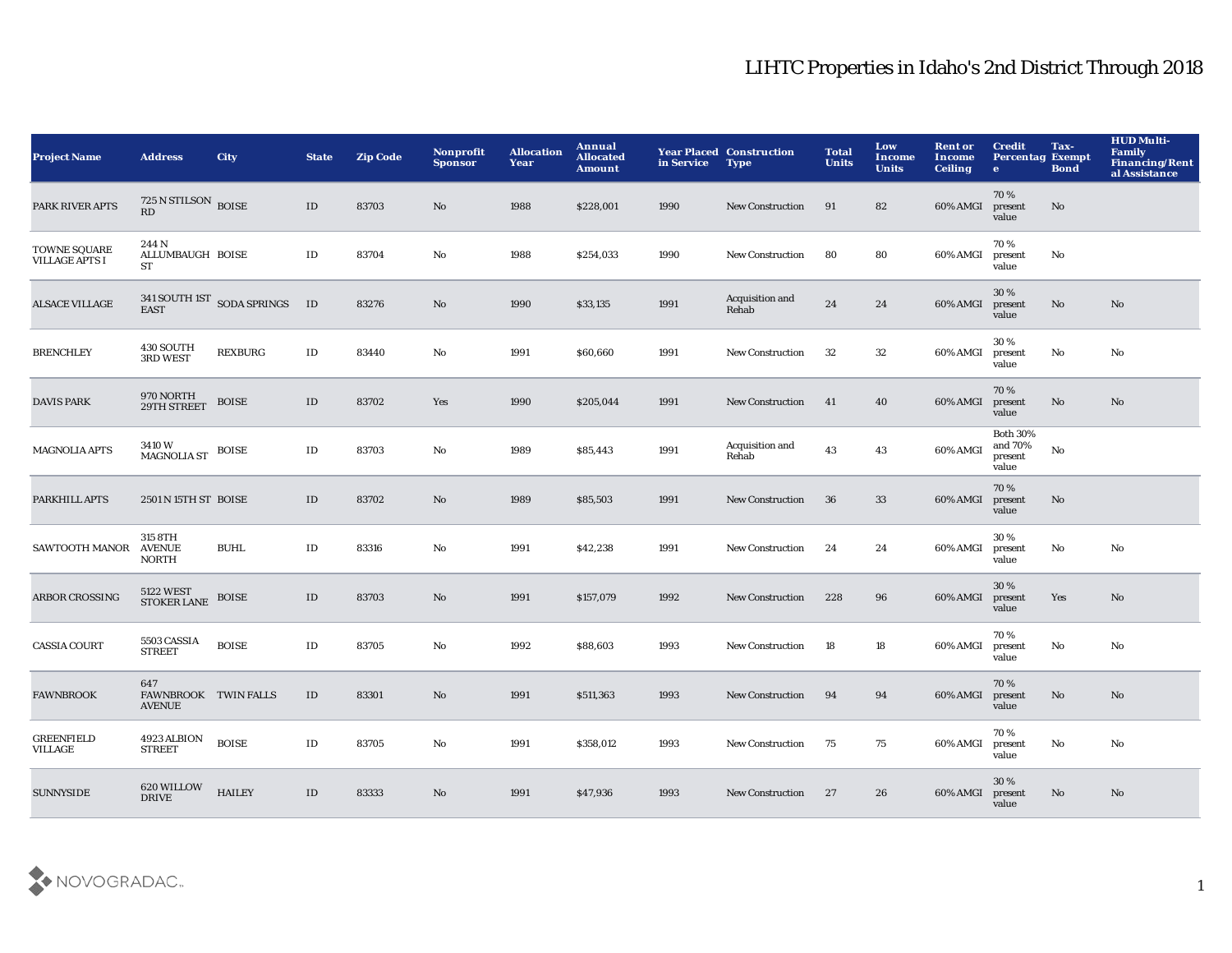| <b>Project Name</b>               | <b>Address</b>                                 | City               | <b>State</b>  | <b>Zip Code</b> | Nonprofit<br><b>Sponsor</b> | <b>Allocation</b><br>Year | Annual<br><b>Allocated</b><br><b>Amount</b> | in Service | <b>Year Placed Construction</b><br><b>Type</b> | <b>Total</b><br><b>Units</b> | Low<br><b>Income</b><br><b>Units</b> | <b>Rent or</b><br>Income<br><b>Ceiling</b> | <b>Credit</b><br><b>Percentag Exempt</b><br>$\bullet$ | Tax-<br><b>Bond</b>    | <b>HUD Multi-</b><br><b>Family</b><br><b>Financing/Rent</b><br>al Assistance |
|-----------------------------------|------------------------------------------------|--------------------|---------------|-----------------|-----------------------------|---------------------------|---------------------------------------------|------------|------------------------------------------------|------------------------------|--------------------------------------|--------------------------------------------|-------------------------------------------------------|------------------------|------------------------------------------------------------------------------|
| <b>SUNNYSIDE II</b>               | 1661<br><b>WOODSIDE</b><br><b>BOULEVARD</b>    | <b>HAILEY</b>      | ID            | 83333           | No                          | 1991                      | \$41,215                                    | 1993       | <b>New Construction</b>                        | 22                           | 22                                   | 60% AMGI                                   | 30%<br>present<br>value                               | No                     | No                                                                           |
| TETON VIEW II                     | 410 ANNIS<br><b>HIGHWAY</b>                    | <b>RIGBY</b>       | $\mathbf{ID}$ | 83442           | No                          | 1992                      | \$31,472                                    | 1993       | <b>New Construction</b>                        | 16                           | 16                                   | 60% AMGI                                   | 30 %<br>present<br>value                              | $\mathbf{N}\mathbf{o}$ | No                                                                           |
| SYRINGA VILLAGE                   | 10811 WEST<br>USTICK ROAD                      | <b>BOISE</b>       | $\rm ID$      | 83713           | No                          | 1992                      | \$136,669                                   | 1993       | <b>New Construction</b>                        | 64                           | 32                                   | 60% AMGI                                   | 70%<br>present<br>value                               | No                     | No                                                                           |
| <b>BRENTWOOD</b><br>MANOR         | 3165 SOUTH<br><b>APPLE STREET</b>              | <b>BOISE</b>       | $\mathbf{ID}$ | 83706           | No                          | 1991                      | \$301,059                                   | 1993       | <b>New Construction</b>                        | 80                           | 80                                   | 60% AMGI                                   | 70%<br>present<br>value                               | $\mathbf{N}\mathbf{o}$ | $\mathbf{N}\mathbf{o}$                                                       |
| <b>PATTERSON</b>                  | 510 NORTH<br>12TH STREET                       | <b>BOISE</b>       | $\rm ID$      | 83702           | No                          | 1991                      | \$24,448                                    | 1993       | Acquisition and<br>Rehab                       | 20                           | 20                                   | 60% AMGI                                   | 70%<br>present<br>value                               | No                     | No                                                                           |
| <b>CEDAR VIEW</b>                 | <b>1155 EAST</b><br>CEDAR<br><b>STREET</b>     | <b>POCATELLO</b>   | $\rm ID$      | 83201           | Yes                         | 1992                      | \$73,464                                    | 1994       | New Construction                               | 32                           | 17                                   | 60% AMGI                                   | 70%<br>present<br>value                               | No                     | $\mathbf{N}\mathbf{o}$                                                       |
| <b>FAWNBROOK II</b>               | 647<br>FAWNBROOK TWIN FALLS<br><b>AVENUE</b>   |                    | $\rm ID$      | 83301           | No                          | 1993                      | \$368,655                                   | 1994       | <b>New Construction</b>                        | 64                           | 64                                   | 60% AMGI                                   | 70%<br>present<br>value                               | No                     | No                                                                           |
| <b>SOUTH BRENCHLEY</b>            | $350\, \rm{WEST}$ $5\rm{TH}$ $\rm{REXBURG}$    |                    | $\mathbf{ID}$ | 83440           | No                          | 1993                      | \$60,167                                    | 1994       | <b>New Construction</b>                        | 30                           | 30                                   | 60% AMGI                                   | 30%<br>present<br>value                               | No                     | $\mathbf{N}\mathbf{o}$                                                       |
| TOWNE SQUARE<br><b>VILLAGE II</b> | 244 NORTH<br>ALLUMBAUGH BOISE<br><b>STREET</b> |                    | $\rm ID$      | 83704           | No                          | 1992                      | \$214,848                                   | 1994       | New Construction                               | 80                           | 79                                   | 60% AMGI                                   | 70%<br>present<br>value                               | No                     | No                                                                           |
| <b>WEST PINE</b>                  | 343 WEST PINE SHELLEY<br><b>STREET</b>         |                    | $\rm ID$      | 83274           | No                          | 1994                      | \$7,595                                     | 1994       | <b>New Construction</b>                        | 18                           | 17                                   | 60% AMGI                                   | 30%<br>present<br>value                               | No                     | No                                                                           |
| <b>CIMMARON STATION</b>           | 632 BUTTE<br>AVENUE                            | <b>ARCO</b>        | $\rm ID$      | 83213           | No                          | 1993                      | \$43,263                                    | 1994       | Acquisition and<br>Rehab                       | 24                           | 23                                   | 60% AMGI                                   | 30%<br>present<br>value                               | No                     | No                                                                           |
| <b>ASPEN PARK</b>                 | 1440<br><b>ELIZABETH</b><br><b>DRIVE</b>       | <b>IDAHO FALLS</b> | ID            | 83404           | Yes                         | 1993                      | \$212,250                                   | 1994       | <b>New Construction</b>                        | 72                           | 58                                   | 60% AMGI                                   | 70%<br>present<br>value                               | No                     | No                                                                           |
| <b>REDSTONE</b>                   | 1709 HC 63<br><b>BOX</b>                       | <b>CHALLIS</b>     | $\rm ID$      | 83226           | No                          | 1993                      | \$41,766                                    | 1994       | Acquisition and<br>Rehab                       | 24                           | 23                                   | 60% AMGI                                   | 30%<br>present<br>value                               | No                     | No                                                                           |

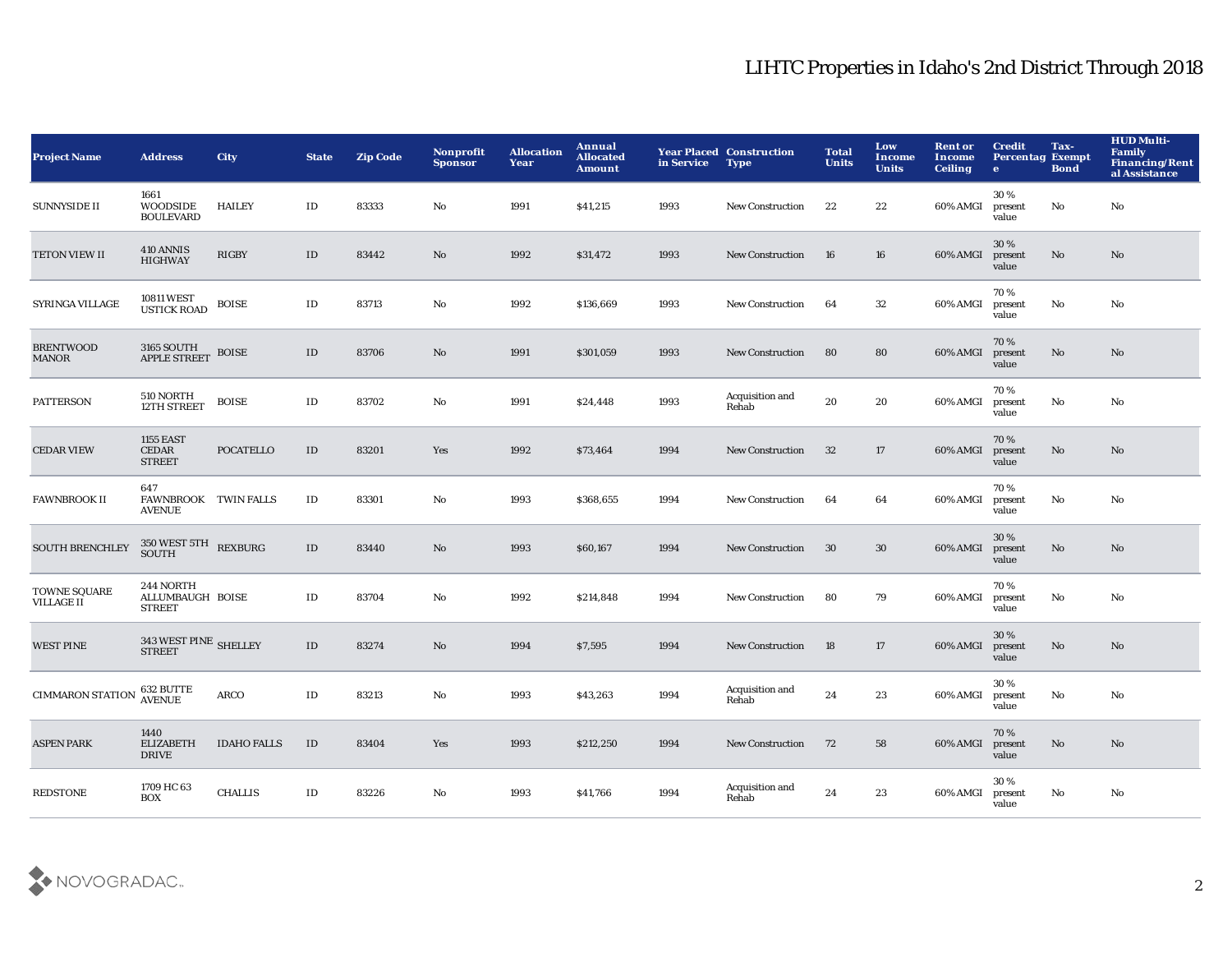| <b>Project Name</b>                | <b>Address</b>                                       | <b>City</b>        | <b>State</b>  | <b>Zip Code</b> | Nonprofit<br><b>Sponsor</b> | <b>Allocation</b><br>Year | Annual<br><b>Allocated</b><br><b>Amount</b> | in Service | <b>Year Placed Construction</b><br><b>Type</b> | <b>Total</b><br><b>Units</b> | Low<br>Income<br><b>Units</b> | <b>Rent or</b><br><b>Income</b><br><b>Ceiling</b> | <b>Credit</b><br><b>Percentag Exempt</b><br>$\bullet$ | Tax-<br><b>Bond</b> | <b>HUD Multi-</b><br>Family<br><b>Financing/Rent</b><br>al Assistance |
|------------------------------------|------------------------------------------------------|--------------------|---------------|-----------------|-----------------------------|---------------------------|---------------------------------------------|------------|------------------------------------------------|------------------------------|-------------------------------|---------------------------------------------------|-------------------------------------------------------|---------------------|-----------------------------------------------------------------------|
| <b>HILLCREEK</b>                   | 2463 NORTH<br><b>15TH STREET</b>                     | <b>BOISE</b>       | $\mathbf{ID}$ | 83702           | No                          | 1993                      | \$180,480                                   | 1994       | <b>New Construction</b>                        | 60                           | 44                            | 60% AMGI                                          | 70%<br>present<br>value                               | No                  | $\mathbf{N}\mathbf{o}$                                                |
| NORTHWEST POINTE FIVE MILE         | <b>3475 NORTH</b><br><b>ROAD</b>                     | <b>BOISE</b>       | $\mathbf{ID}$ | 83713           | Yes                         | 1993                      | \$304,286                                   | 1994       | <b>New Construction</b>                        | 77                           | 50                            | 60% AMGI                                          | 70%<br>present<br>value                               | No                  | No                                                                    |
| <b>CHAPARRAL</b><br><b>MEADOWS</b> | 1417<br>CHUCKWAGO BLACKFOOT<br><b>N PLACE</b>        |                    | ID            | 83221           | Yes                         | 1994                      | \$101,807                                   | 1995       | <b>New Construction</b>                        | 28                           | 21                            | 60% AMGI                                          | 70%<br>present<br>value                               | No                  | No                                                                    |
| <b>SUNNYRIDGE</b>                  | 1615 CAMAS<br><b>STREET</b>                          | <b>BLACKFOOT</b>   | $\mathbf{ID}$ | 83321           | No                          | 1995                      | \$21,976                                    | 1995       | Acquisition and<br>Rehab                       | 26                           | 25                            | 60% AMGI                                          | 30%<br>present<br>value                               | No                  | No                                                                    |
| PALISADES PARK                     | 1451 FALCON<br><b>DRIVE</b>                          | <b>AMMON</b>       | $\mathbf{ID}$ | 83406           | No                          | 1995                      | \$271,844                                   | 1996       | <b>New Construction</b>                        | 64                           | 63                            | 60% AMGI                                          | 70%<br>present<br>value                               | No                  | No                                                                    |
| <b>STEWART AVENUE</b>              | 970 NORTH<br>29TH STREET                             | <b>BOISE</b>       | ID            | 83702           | Yes                         | 1994                      | \$83,527                                    | 1996       | <b>New Construction</b>                        | 16                           | 16                            | 60% AMGI                                          | 70%<br>present<br>value                               | No                  | No                                                                    |
| OAK PARK VILLAGE                   | 2888 WEST<br>CHERRY LANE                             | <b>BOISE</b>       | ID            | 83705           | Yes                         | 1994                      | \$660,541                                   | 1996       | <b>New Construction</b>                        | 200                          | 154                           | 60% AMGI                                          | 70%<br>present<br>value                               | No                  | No                                                                    |
| <b>CHELSEA COURT</b>               | 2235 12TH<br><b>STREET</b>                           | <b>IDAHO FALLS</b> | $\rm ID$      | 83404           | No                          | 1994                      | \$247,147                                   | 1996       | <b>New Construction</b>                        | 66                           | 65                            | 60% AMGI                                          | 70%<br>present<br>value                               | No                  | No                                                                    |
| <b>DONEGAL</b>                     | 455 WEST 5TH REXBURG<br><b>SOUTH</b>                 |                    | $\mathbf{ID}$ | 83440           | No                          | 1996                      | \$137,945                                   | 1997       | <b>New Construction</b>                        | 32                           | 32                            | 60% AMGI                                          | 70%<br>present<br>value                               | No                  | No                                                                    |
| <b>DIAMOND COURT</b>               | 5315 DIAMOND CHUBBOCK<br><b>CIRCLE</b>               |                    | $\rm ID$      | 83202           | Yes                         | 1996                      | \$321,785                                   | 1997       | <b>New Construction</b>                        | 96                           | 72                            | 60% AMGI                                          | 70%<br>present<br>value                               | No                  | No                                                                    |
| <b>BALTRAY</b>                     | <b>1285 SOUTH</b><br><b>LINCOLN</b><br><b>AVENUE</b> | <b>JEROME</b>      | $\mathbf{ID}$ | 83338           | No                          | 1997                      | \$168,493                                   | 1998       | New Construction                               | 36                           | 35                            | 60% AMGI                                          | 70%<br>present<br>value                               | No                  | No                                                                    |
| <b>BITTERROOT PARK</b>             | 310<br>CATHERINE<br>LANE                             | <b>SALMON</b>      | ID            | 83467           | No                          | 1997                      | \$58,237                                    | 1998       | <b>New Construction</b>                        | 24                           | 23                            | 60% AMGI                                          | 30%<br>present<br>value                               | No                  | No                                                                    |
| <b>CARNOUSTIE</b>                  | $604\text{ WEST FIR}$ SHELLEY STREET                 |                    | $\mathbf{ID}$ | 83274           | N <sub>o</sub>              | 1998                      | \$168,745                                   | 1998       | <b>New Construction</b>                        | 36                           | 35                            | 60% AMGI                                          | 70%<br>present<br>value                               | No                  | No                                                                    |

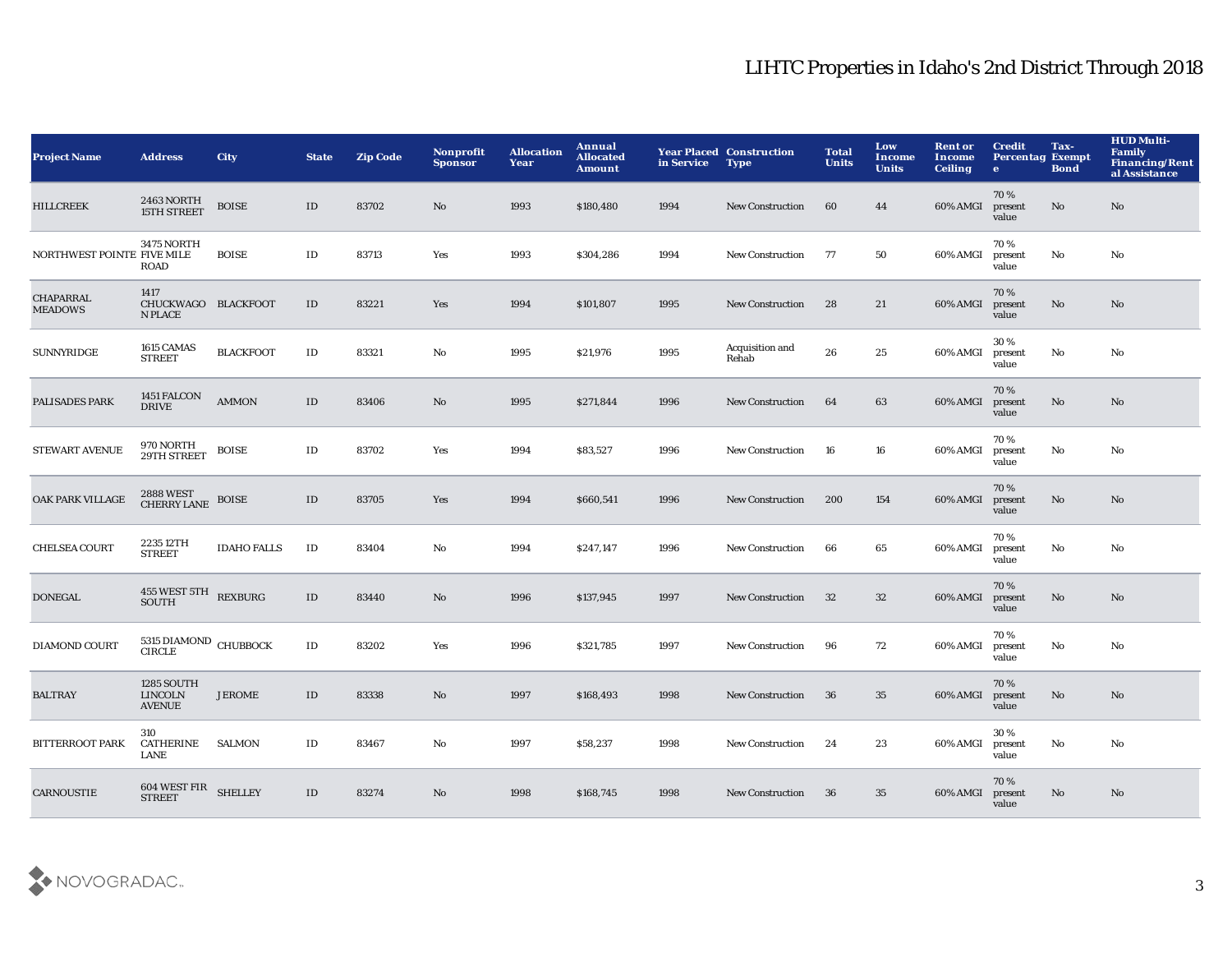| <b>Project Name</b>                                                          | <b>Address</b>                                       | <b>City</b>                                        | <b>State</b>  | <b>Zip Code</b> | <b>Nonprofit</b><br><b>Sponsor</b> | <b>Allocation</b><br>Year | <b>Annual</b><br><b>Allocated</b><br><b>Amount</b> | in Service | <b>Year Placed Construction</b><br><b>Type</b> | <b>Total</b><br><b>Units</b> | Low<br>Income<br><b>Units</b> | <b>Rent or</b><br><b>Income</b><br><b>Ceiling</b> | <b>Credit</b><br><b>Percentag Exempt</b><br>$\mathbf{e}$ | Tax-<br><b>Bond</b> | <b>HUD Multi-</b><br>Family<br><b>Financing/Rent</b><br>al Assistance |
|------------------------------------------------------------------------------|------------------------------------------------------|----------------------------------------------------|---------------|-----------------|------------------------------------|---------------------------|----------------------------------------------------|------------|------------------------------------------------|------------------------------|-------------------------------|---------------------------------------------------|----------------------------------------------------------|---------------------|-----------------------------------------------------------------------|
| <b>CARRIAGE LANE</b>                                                         | 2510<br>WHISPERING TWIN FALLS<br>PINE DRIVE          |                                                    | ID            | 83301           | Yes                                | 1996                      | \$173,767                                          | 1998       | New Construction                               | 42                           | $32\,$                        | 60% AMGI                                          | 70%<br>present<br>value                                  | No                  | No                                                                    |
| <b>PRESTWICK</b>                                                             | <b>1285 SOUTH</b><br><b>LINCOLN</b><br><b>AVENUE</b> | <b>JEROME</b>                                      | $\mathbf{ID}$ | 83338           | $\rm No$                           | 1997                      | \$132,980                                          | 1998       | <b>New Construction</b>                        | 28                           | $\bf 27$                      | 60% AMGI                                          | 70 %<br>present<br>value                                 | $\mathbf{No}$       | No                                                                    |
| <b>SKYVIEW TERRACE</b>                                                       | 945 WEST 5TH MOUNTAIN<br><b>NORTH</b>                | HOME                                               | $\rm ID$      | 83647           | Yes                                | 1997                      | \$232,578                                          | 1998       | <b>New Construction</b>                        | 56                           | 55                            | 60% AMGI                                          | 70 %<br>present<br>value                                 | No                  | No                                                                    |
| TWIN FALLS GARDEN                                                            | <b>340 LOIS</b><br><b>STREET</b>                     | <b>TWIN FALLS</b>                                  | $\rm ID$      | 83301           | No                                 | 1996                      | \$191,165                                          | 1998       | <b>New Construction</b>                        | 42                           | 41                            | 60% AMGI                                          | 70%<br>present<br>value                                  | No                  | No                                                                    |
| <b>WESTERN GAILES</b>                                                        | $1285$ LINCOLN $\,$ JEROME AVENUE                    |                                                    | $\rm ID$      | 83338           | No                                 | 1997                      | \$151,172                                          | 1998       | <b>New Construction</b>                        | 32                           | 32                            | 60% AMGI                                          | 70%<br>present<br>value                                  | No                  | No                                                                    |
| <b>GLENEAGLES</b>                                                            | 1846<br><b>HARRISON</b><br><b>STREET</b>             | <b>TWIN FALLS</b>                                  | $\mathbf{ID}$ | 83301           | No                                 | 1998                      | \$131,065                                          | 1999       | <b>New Construction</b>                        | 30                           | 29                            | 60% AMGI                                          | 70%<br>present<br>value                                  | No                  | No                                                                    |
| PRESTON VISTA APTS $\frac{250 \text{ E} \, \text{FOURTH}}{\text{N}}$ PRESTON |                                                      |                                                    | $\rm ID$      | 83263           | $\rm No$                           | 1997                      | \$166,238                                          | 1999       | <b>New Construction</b>                        | 36                           | 36                            | 60% AMGI                                          | 70%<br>present<br>value                                  | $\mathbf {No}$      | No                                                                    |
| <b>TRALEE</b>                                                                | 270 SOUTH<br>3RD WEST                                | <b>RIGBY</b>                                       | $\rm ID$      | 83549           | $\mathbf{N}\mathbf{o}$             | 1998                      | \$168,418                                          | 1999       | <b>New Construction</b>                        | 36                           | 35                            | 60% AMGI                                          | 70%<br>present<br>value                                  | $\mathbf{No}$       | No                                                                    |
| <b>WEST TISBURY</b>                                                          | 455 WEST 5TH<br><b>STREET</b><br>SOUTH               | <b>REXBURG</b>                                     | $\mathbf{ID}$ | 83440           | No                                 | 1997                      | \$75,133                                           | 1999       | <b>New Construction</b>                        | 34                           | 33                            | 60% AMGI                                          | 30%<br>present<br>value                                  | No                  | No                                                                    |
| <b>WESTPORT</b>                                                              | <b>201 LEE</b><br>STREET A101                        | AMERICAN FALLS ID                                  |               | 83201           | $\mathbf{N}\mathbf{o}$             | 1999                      | \$173,029                                          | 1999       | <b>New Construction</b>                        | 31                           | 31                            | 60% AMGI                                          | 70%<br>present<br>value                                  | $\mathbf{No}$       | No                                                                    |
| <b>FOX CREEK PLACE</b>                                                       | 101<br>HONEYSUCKL DRIGGS<br>E LOOP                   |                                                    | $\rm ID$      | 83422           | Yes                                | 2000                      | \$156,142                                          | 2000       | New Construction                               | 32                           | 24                            | 60% AMGI                                          | 70%<br>present<br>value                                  | No                  | No                                                                    |
| <b>MALLARD POINTE</b>                                                        |                                                      | $503$ EAST $50\mathrm{TH}$ $\,$ GARDEN CITY STREET | ID            | 83714           | $\mathbf{N}\mathbf{o}$             | 1999                      | \$240,460                                          | 2000       | <b>New Construction</b>                        | 158                          | 157                           | 60% AMGI                                          | 30%<br>present<br>value                                  | Yes                 | No                                                                    |
| <b>RIVER PLAZA</b>                                                           | 1249 GRAND<br><b>AVENUE</b>                          | <b>BOISE</b>                                       | $\mathbf{ID}$ | 83702           | Yes                                | 1998                      | \$423,409                                          | 2000       | <b>New Construction</b>                        | 116                          | 87                            | 60% AMGI                                          | 70%<br>present<br>value                                  | No                  | No                                                                    |

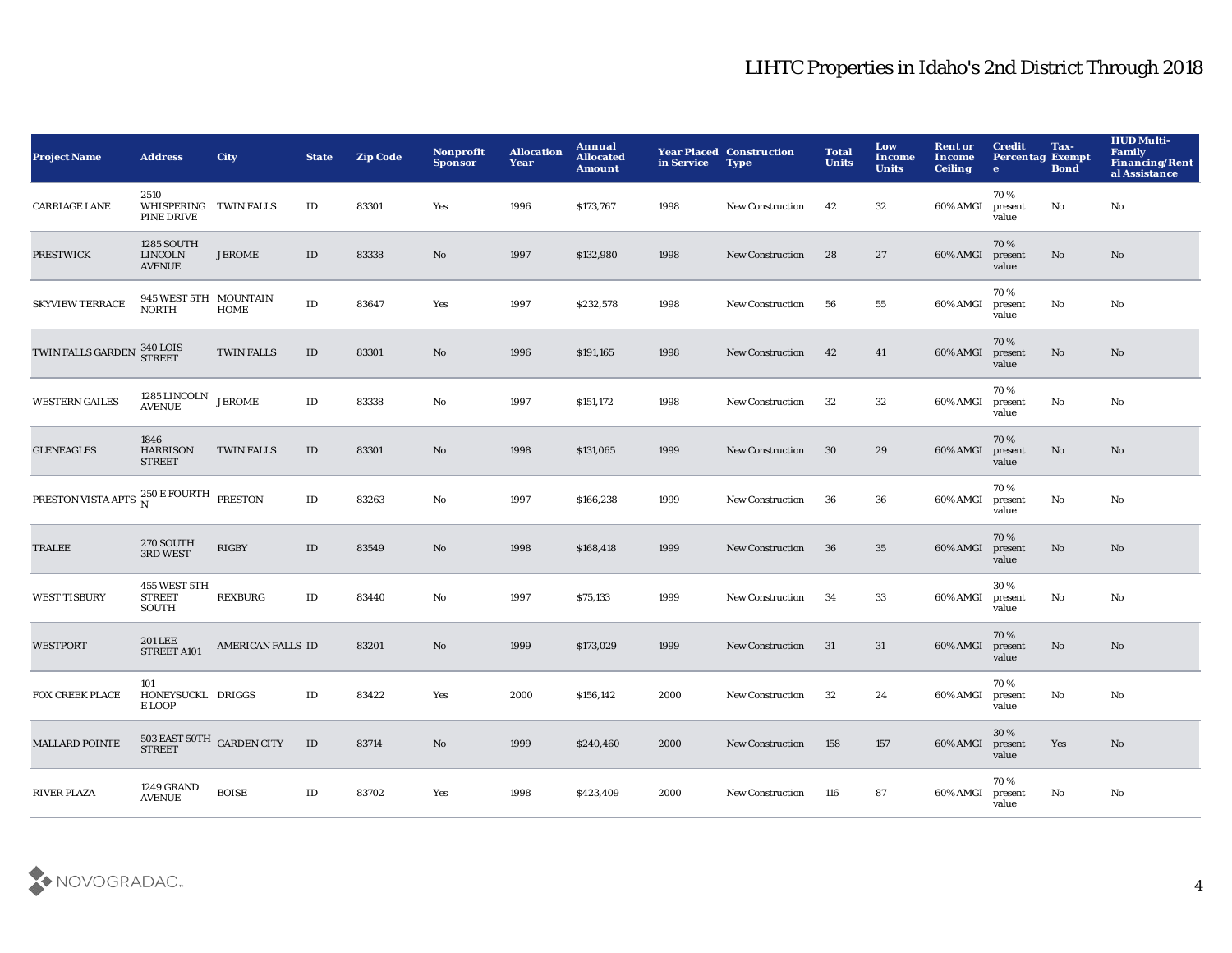| <b>Project Name</b>                        | <b>Address</b>                                  | <b>City</b>    | <b>State</b>  | <b>Zip Code</b> | <b>Nonprofit</b><br><b>Sponsor</b> | <b>Allocation</b><br>Year | <b>Annual</b><br><b>Allocated</b><br><b>Amount</b> | in Service | <b>Year Placed Construction</b><br><b>Type</b> | <b>Total</b><br><b>Units</b> | Low<br><b>Income</b><br><b>Units</b> | <b>Rent or</b><br><b>Income</b><br><b>Ceiling</b> | <b>Credit</b><br><b>Percentag Exempt</b><br>$\bullet$ | Tax-<br><b>Bond</b> | <b>HUD Multi-</b><br><b>Family</b><br>Financing/Rent<br>al Assistance |
|--------------------------------------------|-------------------------------------------------|----------------|---------------|-----------------|------------------------------------|---------------------------|----------------------------------------------------|------------|------------------------------------------------|------------------------------|--------------------------------------|---------------------------------------------------|-------------------------------------------------------|---------------------|-----------------------------------------------------------------------|
| <b>TETON APTS</b>                          | $2775\,$ ST CLAIR $\quad$ IDAHO FALLS<br>RD     |                | ID            | 83404           | No                                 | 2002                      | \$310,403                                          | 2000       | <b>New Construction</b>                        | 156                          | 155                                  | 60% AMGI                                          | 30%<br>present<br>value                               | Yes                 |                                                                       |
| <b>BALMORAL</b>                            | 851<br>SHENANDOAH HAILEY<br><b>DRIVE</b>        |                | $\mathbf{ID}$ | 83333           | $\mathbf {No}$                     | 2000                      | \$378,883                                          | 2001       | <b>New Construction</b>                        | 120                          | 118                                  | 60% AMGI                                          | 30 %<br>present<br>value                              | Yes                 | No                                                                    |
| <b>IDANHA</b>                              | <b>928 WEST</b><br><b>MAIN STREET</b>           | <b>BOISE</b>   | $\rm ID$      | 83702           | $\mathbf{N}\mathbf{o}$             | 1999                      | \$215,481                                          | 2001       | Acquisition and<br>Rehab                       | 53                           | 39                                   | 60% AMGI                                          | 70%<br>present<br>value                               | No                  | $\mathbf{N}\mathbf{o}$                                                |
| <b>KACY MEADOWS</b>                        | 37 KACY<br><b>MEADOWS</b><br>LANE               | <b>BUHL</b>    | $\mathbf{ID}$ | 83316           | $\rm No$                           | 2000                      | \$196,624                                          | 2001       | <b>New Construction</b>                        | 36                           | 35                                   | 60% AMGI                                          | 70%<br>present<br>value                               | No                  | No                                                                    |
| <b>NORTHPARKE</b>                          | 175 EAST 12TH MOUNTAIN<br><b>NORTH</b>          | <b>HOME</b>    | $\mathbf{ID}$ | 83647           | Yes                                | 2000                      | \$184,355                                          | 2001       | New Construction                               | 44                           | 34                                   | 60% AMGI                                          | 70%<br>present<br>value                               | No                  | $\mathbf{N}\mathbf{o}$                                                |
| <b>SUNGATE</b>                             | 360<br>MARGARET<br><b>STREET</b>                | <b>SALMON</b>  | $\rm ID$      | 83467           | No                                 | 1999                      | \$177,171                                          | 2001       | New Construction                               | 36                           | 35                                   | 60% AMGI                                          | 70%<br>present<br>value                               | No                  | No                                                                    |
| FOX CREEK PLACE II                         | 101<br>HONEYSUCKL DRIGGS<br>E LOOP              |                | $\rm ID$      | 83422           | $\mathbf{N}\mathbf{o}$             | 2002                      | \$127,711                                          | 2002       | <b>New Construction</b>                        | 24                           | 19                                   | 60% AMGI                                          | 70%<br>present<br>value                               | No                  | $\mathbf{N}\mathbf{o}$                                                |
| <b>SHANNON GLEN AT</b><br><b>RIVERSIDE</b> | 10140 WEST GARDEN CITY CHARLIE LANE GARDEN CITY |                | $\rm ID$      | 83714           | Yes                                | 2002                      | \$340,600                                          | 2002       | New Construction                               | 72                           | 56                                   | 60% AMGI                                          | 70%<br>present<br>value                               | No                  | No                                                                    |
| TETON VIEW VILLAGE MOUNTAIN                | 519<br><b>LAUREL DRIVE</b>                      | <b>VICTOR</b>  | $\rm ID$      | 83455           | $\mathbf{N}\mathbf{o}$             | 2001                      | \$217,592                                          | 2002       | <b>New Construction</b>                        | 32                           |                                      | 31 60% AMGI                                       | 70%<br>present<br>value                               | No                  | No                                                                    |
| <b>BALMORAL II</b>                         | 851<br>SHENANDOAH HAILEY<br><b>DRIVE</b>        |                | $\mathbf{ID}$ | 83333           | No                                 | 2001                      | \$275,395                                          | 2003       | New Construction                               | 72                           | 71                                   | 60% AMGI                                          | 30 %<br>present<br>value                              | Yes                 | No                                                                    |
| <b>ELK CREEK</b>                           | $1960\,{\rm MARTHA} \quad$ IDAHO FALLS AVENUE   |                | $\rm ID$      | 83404           | No                                 | 2001                      | \$279,551                                          | 2003       | <b>New Construction</b>                        | 60                           | 58                                   | 60% AMGI                                          | 70%<br>present<br>value                               | No                  | No.                                                                   |
| MAIN STREET STATIO 438 WEST                |                                                 | <b>REXBURG</b> | $\rm ID$      | 83440           | No                                 | 2002                      | \$330,876                                          | 2003       | <b>New Construction</b>                        | 68                           | 67                                   | 60% AMGI                                          | 70%<br>present<br>value                               | No                  | No                                                                    |
| <b>CARRIAGE LANE II</b>                    | 2510<br>WHISPERING TWIN FALLS<br>PINE DRIVE     |                | $\rm ID$      | 83301           | No                                 | 2002                      | \$200,040                                          | 2004       | <b>New Construction</b>                        | 36                           | 35                                   | 60% AMGI                                          | 70%<br>present<br>value                               | No.                 | No.                                                                   |

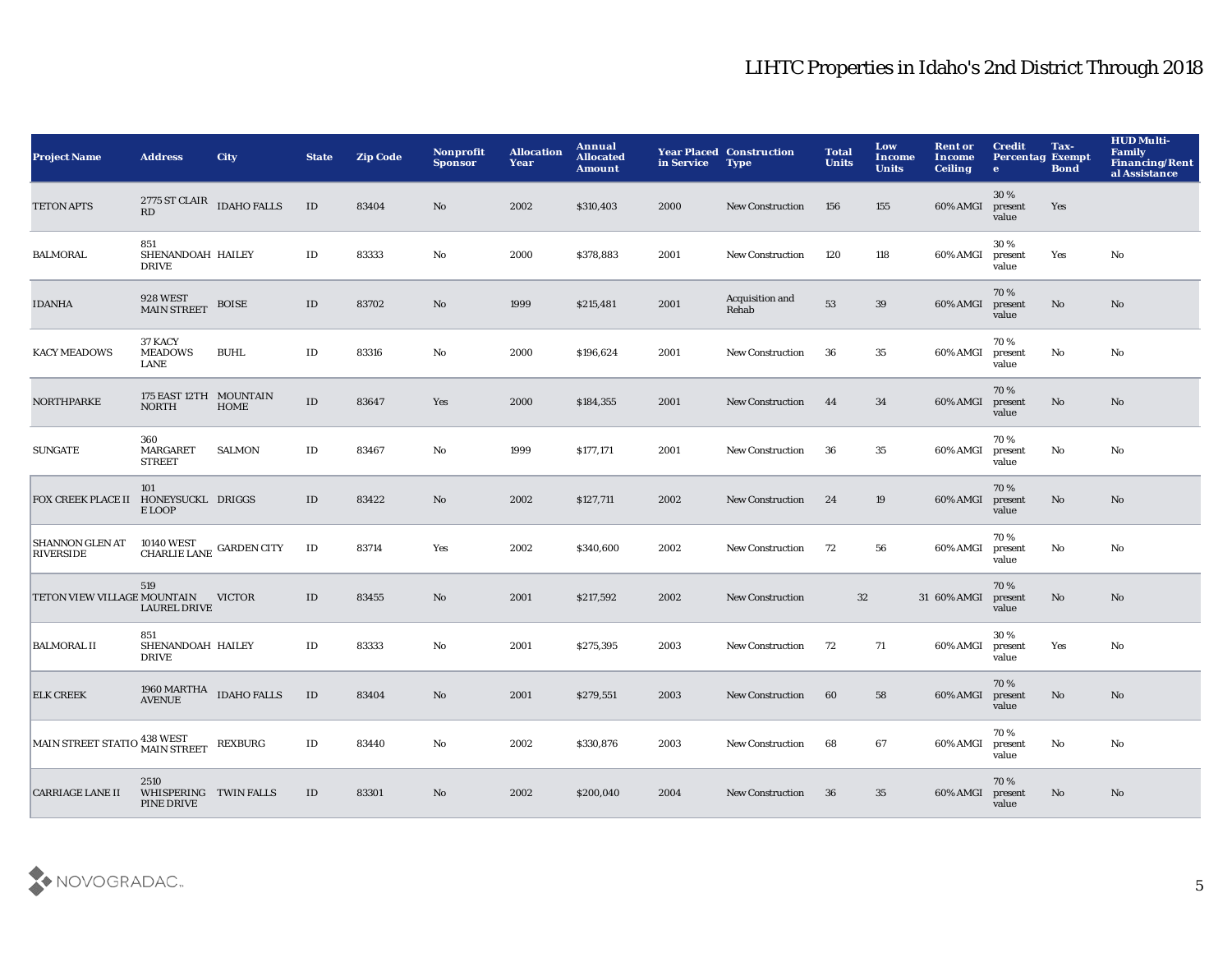| <b>Project Name</b>                          | <b>Address</b>                                            | <b>City</b>        | <b>State</b>  | <b>Zip Code</b> | <b>Nonprofit</b><br><b>Sponsor</b> | <b>Allocation</b><br>Year | Annual<br><b>Allocated</b><br><b>Amount</b> | in Service | <b>Year Placed Construction</b><br><b>Type</b> | <b>Total</b><br><b>Units</b> | Low<br><b>Income</b><br><b>Units</b> | <b>Rent or</b><br><b>Income</b><br><b>Ceiling</b> | <b>Credit</b><br><b>Percentag Exempt</b><br>$\mathbf{e}$ | Tax-<br><b>Bond</b>    | <b>HUD Multi-</b><br><b>Family</b><br><b>Financing/Rent</b><br>al Assistance |
|----------------------------------------------|-----------------------------------------------------------|--------------------|---------------|-----------------|------------------------------------|---------------------------|---------------------------------------------|------------|------------------------------------------------|------------------------------|--------------------------------------|---------------------------------------------------|----------------------------------------------------------|------------------------|------------------------------------------------------------------------------|
| <b>NORTHPARKE II</b>                         | 175 EAST 12TH MOUNTAIN<br><b>NORTH</b>                    | <b>HOME</b>        | $\rm ID$      | 83647           | Yes                                | 2003                      | \$198,869                                   | 2004       | <b>New Construction</b>                        | 36                           | 35                                   | 60% AMGI                                          | 70%<br>present<br>value                                  | No                     | No                                                                           |
| <b>CIVIC PLAZA</b>                           | 190 EAST<br><b>FRONT</b><br><b>STREET</b>                 | <b>BOISE</b>       | $\rm ID$      | 83702           | $\mathbf{No}$                      | 2002                      | \$2,239,048                                 | 2004       | <b>New Construction</b>                        | 299                          | 296                                  | 60% AMGI                                          | 30 %<br>present<br>value                                 | Yes                    | No                                                                           |
| <b>CARNOUSTIE II</b>                         | 604 WEST FIR<br>STREET                                    | <b>SHELLEY</b>     | $\rm ID$      | 83274           | $\mathbf {No}$                     | 2004                      | \$260,974                                   | 2005       | <b>New Construction</b>                        | 31                           | 31                                   | 60% AMGI                                          | 70%<br>present<br>value                                  | No                     | No                                                                           |
| <b>AVALON PARK</b>                           | 5265<br><b>MESQUITE</b><br><b>DRIVE</b>                   | <b>CHUBBUCK</b>    | ID            | 83202           | Yes                                | 2004                      | \$351,264                                   | 2006       | <b>New Construction</b>                        | 54                           | 53                                   | 60% AMGI                                          | 70%<br>present<br>value                                  | No                     | No                                                                           |
| <b>DEVON SENIOR</b>                          | 1338 NORTH<br><b>COLLEGE</b><br><b>ROAD</b>               | <b>TWIN FALLS</b>  | $\rm ID$      | 83301           | No                                 | 2005                      | \$331,919                                   | 2006       | <b>New Construction</b>                        | 48                           | 47                                   | 60% AMGI                                          | 70%<br>present<br>value                                  | No                     | No                                                                           |
| <b>FRANKLIN GROVE</b>                        | 4929<br><b>FRANKLIN</b><br><b>ROAD</b>                    | <b>BOISE</b>       | ID            | 83705           | Yes                                | 2004                      | \$115,706                                   | 2006       | Acquisition and<br>Rehab                       | 40                           | 40                                   | 60% AMGI                                          | <b>Both 30%</b><br>and 70%<br>present<br>value           | $\mathbf {No}$         | Yes                                                                          |
| <b>KIMBERLY SUNSET</b>                       | 125 SPRUCE<br><b>STREET</b>                               | <b>KIMBERLY</b>    | $\rm ID$      | 83341           | Yes                                | 2004                      | \$75,152                                    | 2006       | Acquisition and<br>Rehab                       | 24                           | 24                                   | 60% AMGI                                          | <b>Both 30%</b><br>and 70%<br>present<br>value           | $\mathbf {No}$         | Yes                                                                          |
| <b>RICHLIN</b><br><b>TOWNHOUSES</b>          | $727\, \rm{WEST}$ $13 \rm{TH}$ $\rm{BURLEY}$ $\rm{STREF}$ |                    | $\rm ID$      | 83318           | Yes                                | 2004                      | \$64,365                                    | 2006       | Acquisition and<br>Rehab                       | 16                           | 16                                   | 60% AMGI                                          | <b>Both 30%</b><br>and 70%<br>present<br>value           | $\mathbf{N}\mathbf{o}$ | Yes                                                                          |
| TREEHOUSE - BOISE                            | $280\, \rm{WEST}$ BOISE AVENUE $\rm{BOISE}$               |                    | ID            | 83706           | Yes                                | 2004                      | \$105,090                                   | 2006       | Acquisition and<br>Rehab                       | 25                           | 25                                   | 60% AMGI                                          | <b>Both 30%</b><br>and 70%<br>present<br>value           | No                     | Yes                                                                          |
| <b>WYLIE STREET</b><br><b>STATION</b>        | <b>4683 WYLIE</b><br><b>LANE</b>                          | <b>BOISE</b>       | $\mathbf{ID}$ | 83703           | Yes                                | 2004                      | \$141,794                                   | 2006       | Acquisition and<br>Rehab                       | 40                           | 40                                   | 60% AMGI                                          | <b>Both 30%</b><br>and 70%<br>present<br>value           | $\mathbf {No}$         | Yes                                                                          |
| <b>BUTTES AT IDAHO</b><br><b>FALLS (THE)</b> | 555 OLD<br><b>BUTTES ROAD</b>                             | <b>IDAHO FALLS</b> | $\rm ID$      | 83402           | No                                 | 2006                      | \$736,384                                   | 2007       | <b>New Construction</b>                        | 80                           | 79                                   | 60% AMGI                                          | 70%<br>present<br>value                                  | No                     | No                                                                           |
| <b>RIVER VIEW</b>                            | <b>256 WEST 3RD</b><br><b>STREET</b>                      | <b>BURLEY</b>      | ID            | 83318           | No                                 | 2006                      | \$541,993                                   | 2007       | <b>New Construction</b>                        | 40                           | 39                                   | 60% AMGI                                          | 70%<br>present<br>value                                  | $\mathbf{N}\mathbf{o}$ | No                                                                           |
| <b>ROSE PARK PLACE</b>                       | 1385 MEGGAN<br><b>STREET</b>                              | <b>BLACKFOOT</b>   | ID            | 83221           | Yes                                | 2007                      | \$304,307                                   | 2008       | <b>New Construction</b>                        | 40                           | 39                                   | 60% AMGI                                          | 70%<br>present<br>value                                  | No                     | No                                                                           |

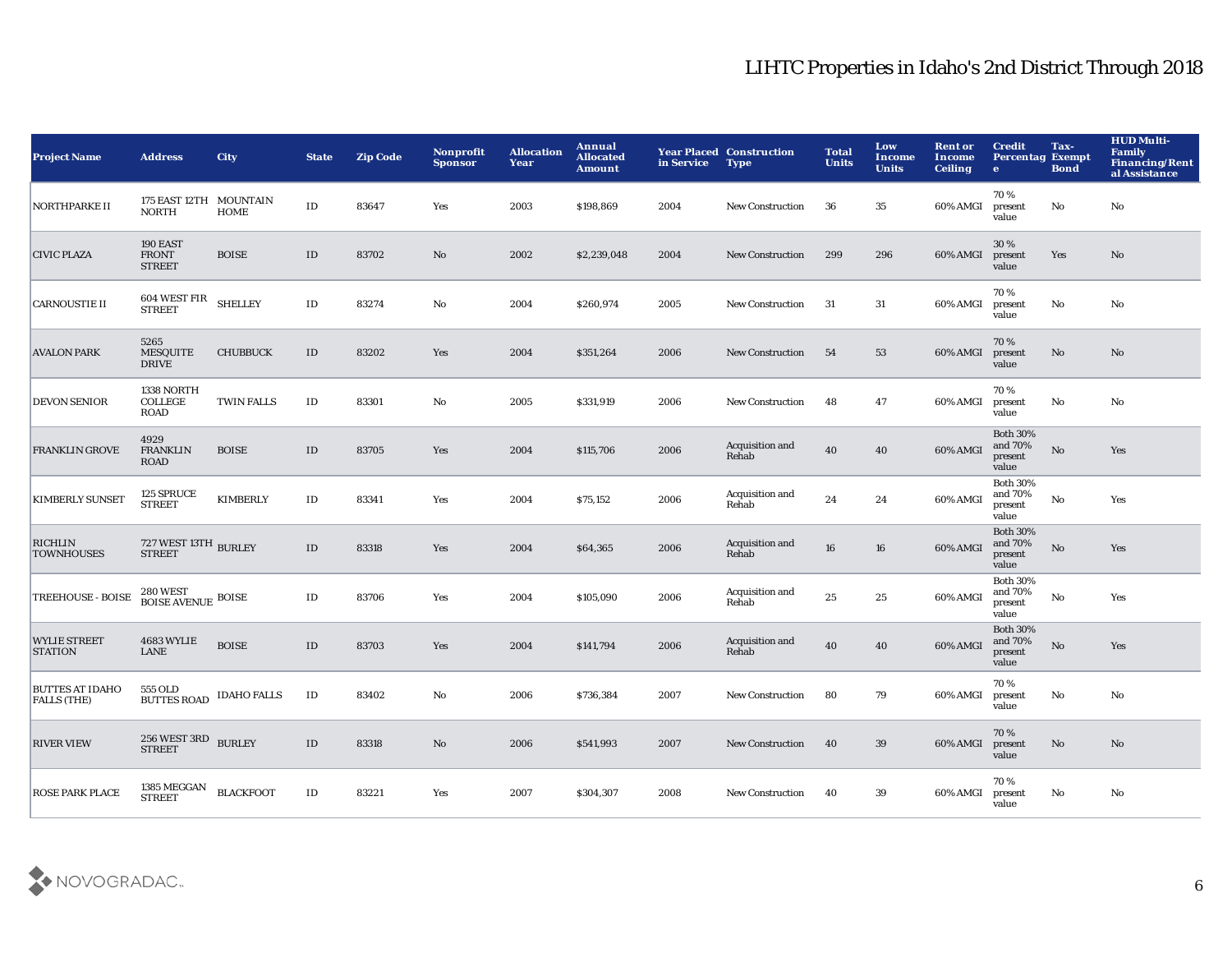| <b>Project Name</b>                 | <b>Address</b>                                | <b>City</b>        | <b>State</b> | <b>Zip Code</b> | <b>Nonprofit</b><br><b>Sponsor</b> | <b>Allocation</b><br>Year | Annual<br><b>Allocated</b><br><b>Amount</b> | in Service | <b>Year Placed Construction</b><br><b>Type</b> | <b>Total</b><br><b>Units</b> | Low<br>Income<br><b>Units</b> | <b>Rent or</b><br>Income<br><b>Ceiling</b> | <b>Credit</b><br><b>Percentag Exempt</b><br>$\bullet$ | Tax-<br><b>Bond</b> | <b>HUD Multi-</b><br><b>Family</b><br><b>Financing/Rent</b><br>al Assistance |
|-------------------------------------|-----------------------------------------------|--------------------|--------------|-----------------|------------------------------------|---------------------------|---------------------------------------------|------------|------------------------------------------------|------------------------------|-------------------------------|--------------------------------------------|-------------------------------------------------------|---------------------|------------------------------------------------------------------------------|
| <b>NORTHSIDE COURT</b>              | 140 EAST 8TH<br>AVENUE                        | <b>JEROME</b>      | ID           | 83338           | No                                 | 2007                      | \$187,918                                   | 2008       | Acquisition and<br>Rehab                       | 44                           | 44                            | 60% AMGI                                   | <b>Both 30%</b><br>and 70%<br>present<br>value        | No                  | No                                                                           |
| <b>OAKS</b> (THE)                   | 1911 NORTH<br><b>KENNEDY</b><br><b>STREET</b> | <b>JEROME</b>      | ID           | 83338           | $\mathbf{No}$                      | 2007                      | \$606,769                                   | 2008       | New Construction                               | 40                           | 39                            | 60% AMGI                                   | 70%<br>present<br>value                               | No                  | No                                                                           |
| <b>APPLE POINTE</b>                 | 3410 NORTH<br>34TH STREET                     | <b>BOISE</b>       | $\rm ID$     | 83703           | Yes                                | 2008                      | \$119,961                                   | 2009       | Acquisition and<br>Rehab                       | 32                           | $32\,$                        | 60% AMGI                                   | <b>Both 30%</b><br>and 70%<br>present<br>value        | No                  | Yes                                                                          |
| <b>CARDONA SENIOR</b>               | 4846<br>HAWTHORNE CHUBBUCK<br><b>ROAD</b>     |                    | $\rm ID$     | 83202           | No                                 | 2008                      | \$446,706                                   | 2009       | <b>New Construction</b>                        | 48                           | 47                            | 60% AMGI                                   | 70%<br>present<br>value                               | No                  | No                                                                           |
| <b>CLOVER CREEK</b>                 | $1200$ SOUTH DAVIS STREET JEROME              |                    | $\rm ID$     | 83338           | $\mathbf{No}$                      | 2008                      | \$50,210                                    | 2009       | Acquisition and<br>Rehab                       | 22                           | 21                            | 60% AMGI                                   | <b>Both 30%</b><br>and 70%<br>present<br>value        | ${\bf No}$          | No                                                                           |
| <b>CLOVER CREEK II</b>              | 250 IST<br><b>AVENUE</b><br><b>SOUTH</b>      | <b>BLISS</b>       | $\rm ID$     | 83314           | No                                 | 2008                      | \$43,434                                    | 2009       | Acquisition and<br>Rehab                       | 17                           | 17                            | 60% AMGI                                   | <b>Both 30%</b><br>and 70%<br>present<br>value        | $\mathbf {No}$      | No                                                                           |
| <b>CLOVER CREEK III</b>             | 500 EAST<br><b>AVENUE C</b>                   | <b>WENDELL</b>     | $\rm ID$     | 83355           | No                                 | 2008                      | \$23,165                                    | 2009       | Acquisition and<br>Rehab                       | ${\bf 8}$                    | $\bf8$                        | 60% AMGI                                   | <b>Both 30%</b><br>and 70%<br>present<br>value        | $\mathbf {No}$      | No                                                                           |
| <b>OAKS II (THE)</b>                | 1911 NORTH<br><b>KENNEDY</b><br><b>STREET</b> | <b>JEROME</b>      | $\rm ID$     | 83338           | No                                 | 2008                      | \$713,343                                   | 2009       | New Construction                               | 44                           | 44                            | 60% AMGI                                   | 70%<br>present<br>value                               | No                  | No                                                                           |
| <b>ROSSLARE SENIOR</b>              | 1085 HOOPES<br><b>AVENUE</b>                  | <b>IDAHO FALLS</b> | $\rm ID$     | 83404           | No                                 | 2008                      | \$457,764                                   | 2009       | New Construction                               | 48                           | 47                            | 60% AMGI                                   | 70%<br>present<br>value                               | No                  | $\mathbf{N}\mathbf{o}$                                                       |
| <b>TIMBERLAKE</b><br><b>VILLAGE</b> | 176<br>MEADOWVIE TWIN FALLS<br><b>W LANE</b>  |                    | $\rm ID$     | 83301           | Yes                                | 2008                      | \$778,238                                   | 2009       | <b>New Construction</b>                        | 67                           | 66                            | 60% AMGI                                   | 70%<br>present<br>value                               | No                  | No                                                                           |
| <b>WHITMAN HOTEL</b>                | 122 SOUTH<br>MAIN STREET                      | <b>POCATELLO</b>   | ID           | 83204           | Yes                                | 2009                      | \$385,630                                   | 2009       | Acquisition and<br>Rehab                       | 25                           | 25                            | 60% AMGI                                   | 70%<br>present<br>value                               | No                  | No                                                                           |
| <b>ASPENWOOD</b>                    | 235 SOUTH<br><b>4TH STREET</b>                | <b>MONTPELIER</b>  | ID           | 83254           | No                                 | 2009                      | \$1,938,101                                 | 2010       | Acquisition and<br>Rehab                       | 36                           | 35                            |                                            | 60% AMGI TCEP only No                                 |                     | Yes                                                                          |
| <b>MEADOWBROOK-</b><br><b>BUHL</b>  | 315 CLEAR<br><b>LAKES ROAD</b>                | <b>BUHL</b>        | ID           | 83316           | No                                 | 2009                      | \$0                                         | 2010       | Acquisition and<br>Rehab                       | 20                           | 19                            |                                            | 60% AMGI TCEP only No                                 |                     | Yes                                                                          |

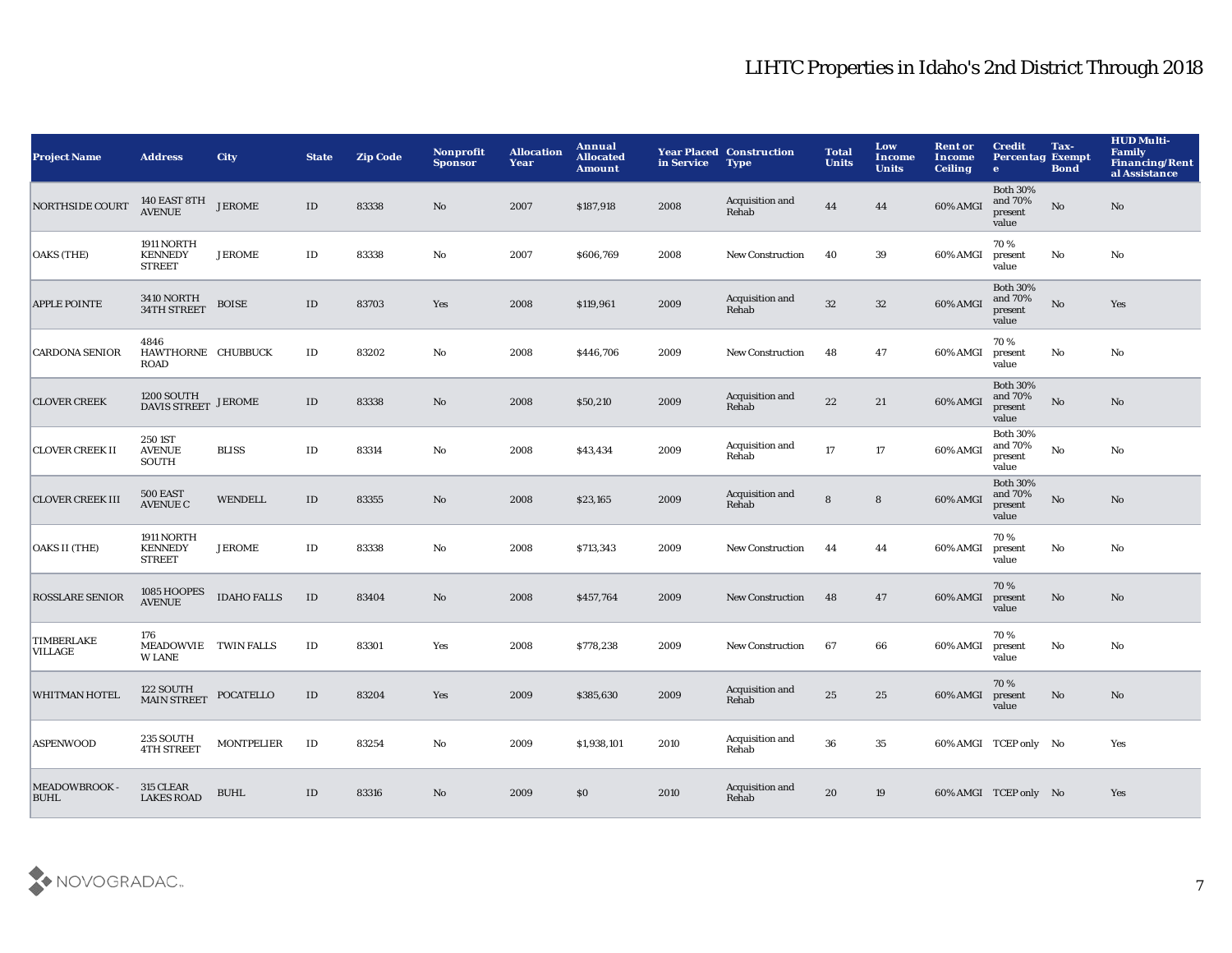| <b>Project Name</b>                     | <b>Address</b>                                     | <b>City</b>        | <b>State</b>  | <b>Zip Code</b> | <b>Nonprofit</b><br><b>Sponsor</b> | <b>Allocation</b><br>Year | Annual<br><b>Allocated</b><br><b>Amount</b> | in Service | <b>Year Placed Construction</b><br><b>Type</b> | <b>Total</b><br><b>Units</b> | Low<br><b>Income</b><br><b>Units</b> | <b>Rent or</b><br><b>Income</b><br><b>Ceiling</b> | <b>Credit</b><br><b>Percentag Exempt</b><br>$\bullet$ | Tax-<br><b>Bond</b>    | <b>HUD Multi-</b><br>Family<br><b>Financing/Rent</b><br>al Assistance |
|-----------------------------------------|----------------------------------------------------|--------------------|---------------|-----------------|------------------------------------|---------------------------|---------------------------------------------|------------|------------------------------------------------|------------------------------|--------------------------------------|---------------------------------------------------|-------------------------------------------------------|------------------------|-----------------------------------------------------------------------|
| <b>RIVERVIEW</b>                        | 1070 SOUTH<br><b>LEADVILLE</b><br><b>AVENUE</b>    | <b>BOISE</b>       | ID            | 83706           | Yes                                | 2010                      | \$274,150                                   | 2010       | Acquisition and<br>Rehab                       | 40                           | 40                                   | 60% AMGI                                          | <b>Both 30%</b><br>and 70%<br>present<br>value        | $\mathbf {No}$         | Yes                                                                   |
| <b>SUMMERHILL</b>                       | 965 HOOPES<br><b>AVENUE</b>                        | <b>IDAHO FALLS</b> | $\rm ID$      | 83404           | Yes                                | 2009                      | \$676,122                                   | 2010       | <b>New Construction</b>                        | 80                           | 71                                   | 60% AMGI                                          | 70%<br>present<br>value                               | No                     | No                                                                    |
| NORTHWOOD PLACE                         | 101 PARK<br>CIRCLE                                 | <b>KETCHUM</b>     | $\mathbf{ID}$ | 83340           | $\mathbf {No}$                     | 2009                      | \$100                                       | 2010       | <b>New Construction</b>                        | 31                           | 31                                   | 50% AMGI                                          | 70%<br>present<br>value                               | No                     | No                                                                    |
| <b>WINDWOOD</b>                         | 921 SOUTH<br><b>DAVIS STREET</b>                   | <b>JEROME</b>      | $\rm ID$      | 83338           | Yes                                | 2010                      | \$211,178                                   | 2011       | Acquisition and<br>Rehab                       | $30\,$                       | $30\,$                               | 60% AMGI                                          | <b>Both 30%</b><br>and 70%<br>present<br>value        | $\mathbf {No}$         | Yes                                                                   |
| PIONEER SQUARE                          | <b>1220 GRAND</b><br><b>AVENUE</b>                 | <b>BOISE</b>       | $\rm ID$      | 83702           | Yes                                | 2011                      | \$352,984                                   | 2012       | Acquisition and<br>Rehab                       | 43                           | 43                                   | 60% AMGI                                          | <b>Both 30%</b><br>and 70%<br>present<br>value        | $\mathbf {No}$         | Yes                                                                   |
| <b>SATURN</b>                           | <b>740 SATURN</b><br><b>AVENUE</b>                 | <b>IDAHO FALLS</b> | $\rm ID$      | 83402           | Yes                                | 2011                      | \$234,409                                   | 2012       | Acquisition and<br>Rehab                       | 38                           | 38                                   | 60% AMGI                                          | <b>Both 30%</b><br>and 70%<br>present<br>value        | No                     | Yes                                                                   |
| SOUTHWOOD                               | 210 SOUTH A<br><b>STREET</b>                       | <b>RUPERT</b>      | $\rm ID$      | 83350           | Yes                                | 2011                      | \$103,793                                   | 2012       | Acquisition and<br>Rehab                       | 24                           | 24                                   | 60% AMGI                                          | <b>Both 30%</b><br>and 70%<br>present<br>value        | No                     | No                                                                    |
| <b>GRACEHILL</b>                        | 1447 IDAHO<br><b>STREET</b>                        | <b>GOODING</b>     | $\rm ID$      | 83330           | Yes                                | 2012                      | \$280,414                                   | 2012       | Acquisition and<br>Rehab                       | $30\,$                       | 30                                   | 60% AMGI                                          | <b>Both 30%</b><br>and 70%<br>present<br>value        | $\mathbf{N}\mathbf{o}$ | Yes                                                                   |
| <b>RIVER STREET</b>                     | 731 NORTH<br>RIVER STREET HAILEY                   |                    | $\rm ID$      | 83333           | No                                 | 2010                      | \$592,992                                   | 2012       | New Construction                               | 24                           | 23                                   | 60% AMGI                                          | 70%<br>present<br>value                               | No                     | No                                                                    |
| 12TH AND RIVER<br><b>STREET HOUSING</b> | 514 SOUTH<br>12TH STREET BOISE<br><b>SUITE 100</b> |                    | $\mathbf{ID}$ | 83702           | Yes                                | 2011                      | \$806,988                                   | 2012       | <b>New Construction</b>                        | 53                           | 52                                   | 60% AMGI                                          | 70%<br>present<br>value                               | $\mathbf{No}$          | Yes                                                                   |
| PARTRIDGE PARK                          | 557 BURTON<br><b>AVENUE</b>                        | <b>BURLEY</b>      | $\rm ID$      | 83318           | Yes                                | 2013                      | \$216,235                                   | 2013       | Acquisition and<br>Rehab                       | 24                           | 23                                   | 60% AMGI                                          | <b>Both 30%</b><br>and 70%<br>present<br>value        | ${\bf No}$             | No                                                                    |
| <b>ROCKWELL COURT</b>                   | $820\, \rm{WEST}$ $7 \rm{TH}$ $~$ REXBURG SOUTH    |                    | ID            | 83440           | Yes                                | 2012                      | \$786,261                                   | 2013       | <b>New Construction</b>                        | 51                           | 45                                   | 60% AMGI                                          | 70%<br>present<br>value                               | No                     | $\mathbf{N}\mathbf{o}$                                                |
| <b>BANDON RIVER</b>                     | 1755 WHITE<br>SAND CREEK IDAHO FALLS<br><b>WAY</b> |                    | ID            | 83402           | Yes                                | 2013                      | \$604,579                                   | 2014       | <b>New Construction</b>                        | 48                           | 47                                   | 60% AMGI                                          | 70%<br>present<br>value                               | No                     | No                                                                    |

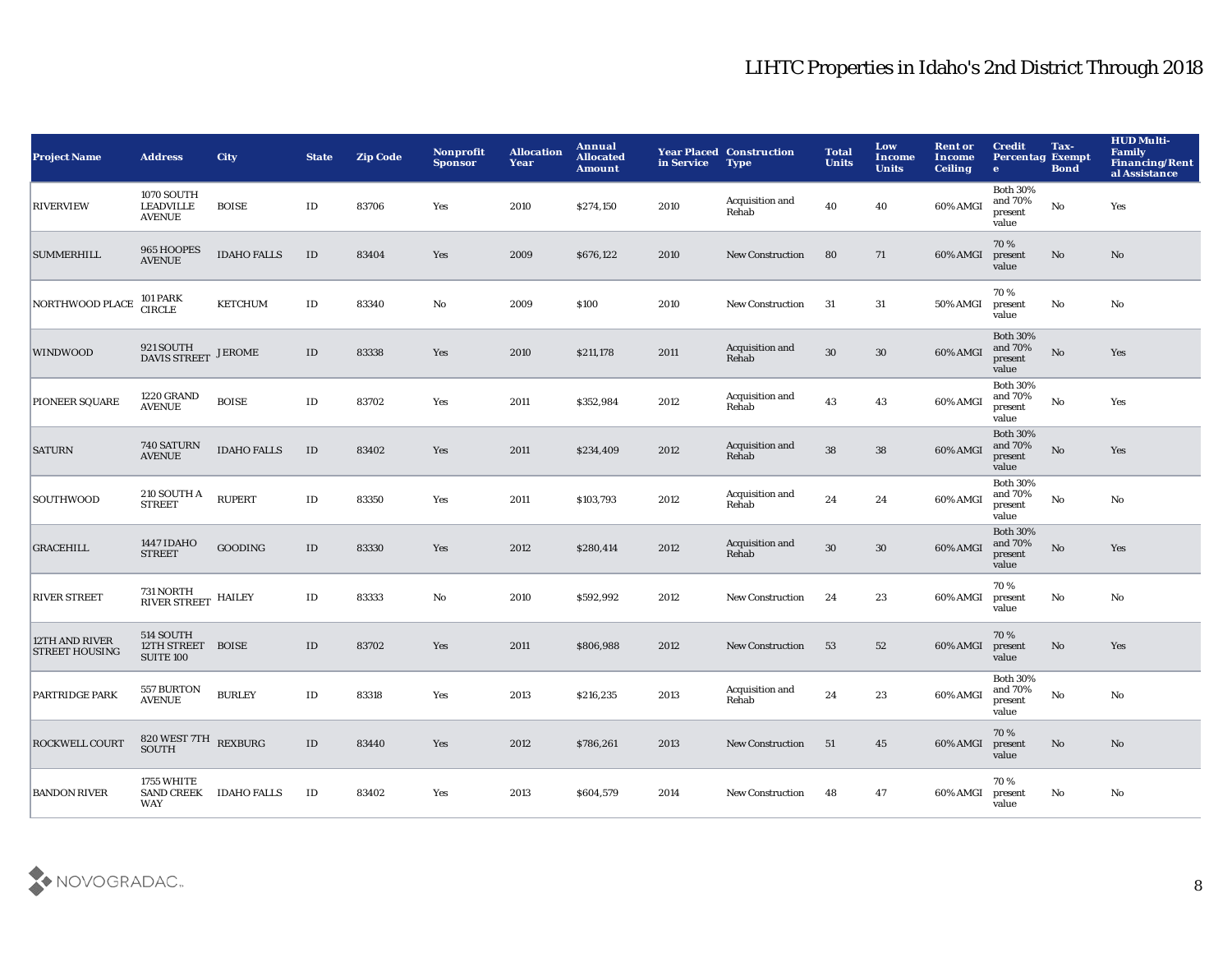| <b>Project Name</b>                              | <b>Address</b>                                                                  | <b>City</b>       | <b>State</b>  | <b>Zip Code</b> | <b>Nonprofit</b><br><b>Sponsor</b> | <b>Allocation</b><br>Year | Annual<br><b>Allocated</b><br><b>Amount</b> | in Service | <b>Year Placed Construction</b><br><b>Type</b> | <b>Total</b><br><b>Units</b> | Low<br><b>Income</b><br><b>Units</b> | <b>Rent or</b><br><b>Income</b><br><b>Ceiling</b> | <b>Credit</b><br><b>Percentag Exempt</b><br>$\bullet$ | Tax-<br><b>Bond</b> | <b>HUD Multi-</b><br><b>Family</b><br><b>Financing/Rent</b><br>al Assistance |
|--------------------------------------------------|---------------------------------------------------------------------------------|-------------------|---------------|-----------------|------------------------------------|---------------------------|---------------------------------------------|------------|------------------------------------------------|------------------------------|--------------------------------------|---------------------------------------------------|-------------------------------------------------------|---------------------|------------------------------------------------------------------------------|
| <b>GROVE @ RIVERSIDE</b>                         | 3111 N FIRST<br>STREET EAST                                                     | <b>REXBURG</b>    | ID            | 83440           | Yes                                | 2013                      | \$812,725                                   | 2015       | <b>New Construction</b>                        | 48                           | 48                                   | 60% AMGI                                          | 70%<br>present<br>value                               | No                  | No                                                                           |
| <b>RIVERTON</b>                                  | 461 14TH<br><b>STREET</b>                                                       | <b>HEYBURN</b>    | $\rm ID$      | 83336           | Yes                                | 2013                      | \$185,653                                   | 2015       | Acquisition and<br>Rehab                       | 24                           | 24                                   | 60% AMGI                                          | <b>Both 30%</b><br>and 70%<br>present<br>value        | $\mathbf {No}$      | No                                                                           |
| <b>TRAILWINDS (THE)</b>                          | $415$ EAST $42\mathrm{ND}$ GARDEN CITY STREET                                   |                   | $\mathbf{ID}$ | 83714           | No                                 | 2014                      | \$848,175                                   | 2015       | <b>New Construction</b>                        | 64                           | 57                                   | 60% AMGI                                          | 70%<br>present<br>value                               | No                  | No                                                                           |
| <b>VALLEY PARK</b>                               | 309<br><b>PASHERMA</b><br><b>KAY COURT</b>                                      | <b>RUPERT</b>     | $\rm ID$      | 83350           | Yes                                | 2013                      | \$178,969                                   | 2015       | Acquisition and<br>Rehab                       | 24                           | 24                                   | 60% AMGI                                          | <b>Both 30%</b><br>and 70%<br>present<br>value        | $\mathbf {No}$      | No                                                                           |
| <b>GROVE AT</b><br><b>RIVERSIDE (THE)</b>        | 3111 NORTH<br><b>1ST STREET</b><br><b>EAST</b>                                  | <b>REXBURG</b>    | ID            | 83440           | Yes                                | 2013                      | \$812,725                                   | 2015       | <b>New Construction</b>                        | 48                           | 48                                   | 60% AMGI                                          | 70%<br>present<br>value                               |                     | No                                                                           |
| VINEYARD AT EAGLE 10482 WEST<br><b>PROMENADE</b> | $\ensuremath{\mathsf{UTAHNA}}\xspace$ ROAD $\ensuremath{\mathsf{BOISE}}\xspace$ |                   | $\rm ID$      | 83714           | No                                 | 2015                      | \$443,588                                   | 2016       | <b>New Construction</b>                        | 30                           | 27                                   | 60% AMGI                                          | 70%<br>present<br>value                               | No                  | No                                                                           |
| <b>FIELD STREAM</b>                              | 1425 FIELD<br><b>STREAM WAY</b>                                                 | <b>TWIN FALLS</b> | ID            | 83301           | Yes                                | 2014                      | \$741,585                                   | 2016       | <b>New Construction</b>                        | 60                           | 53                                   | 60% AMGI                                          | 70%<br>present<br>value                               |                     | No                                                                           |
| <b>HOMES AT</b><br><b>RIVERWALK</b>              | $301\,\mathrm{WEST}$ $3\mathrm{RD}$<br><b>STREET</b>                            | <b>BURLEY</b>     | $\rm ID$      | 83318           | Yes                                | 2015                      | \$672,289                                   | 2016       | New Construction                               | 36                           | 36                                   | 60% AMGI                                          | 70%<br>present<br>value                               |                     | No                                                                           |
| SAMARITAN VILLAGE COLLISTER                      | <b>3350 NORTH</b><br><b>DRIVE</b>                                               | <b>BOISE</b>      | $\rm ID$      | 83703           | Yes                                | 2015                      | \$362,347                                   | 2016       | Acquisition and<br>Rehab                       | 100                          | 100                                  | 60% AMGI                                          | 30%<br>present<br>value                               |                     | Yes                                                                          |
| <b>CARLOW SENIOR</b>                             | 420 EAST 7TH<br><b>NORTH</b>                                                    | <b>REXBURG</b>    | $\rm ID$      | 83440           | Yes                                | 2015                      | \$614,583                                   | 2016       | <b>New Construction</b>                        | 48                           | 42                                   | 60% AMGI                                          | 70%<br>present<br>value                               |                     | No                                                                           |
| <b>CHERRYWOOD</b>                                | 2026<br><b>ELIZABETH</b><br><b>BOULEVARD</b>                                    | <b>TWIN FALLS</b> | ID            | 83301           | Yes                                | 2017                      | \$365,436                                   | 2017       | Acquisition and<br>Rehab                       | 40                           | 40                                   | 60% AMGI                                          | <b>Both 30%</b><br>and 70%<br>present<br>value        |                     | Yes                                                                          |
| <b>NEW PATH</b><br><b>COMMUNITY</b><br>HOUSING   | <b>2200 WEST</b><br><b>FAIRVIEW</b><br><b>AVENUE</b>                            | <b>BOISE</b>      | ID            | 83702           | No                                 | 2017                      | \$583,363                                   | 2018       | <b>New Construction</b>                        | -41                          | 40                                   | 60% AMGI                                          | 70%<br>present<br>value                               |                     | Yes                                                                          |
| <b>PETERSON PARK</b>                             | 3655 MAIBEN<br><b>STREET</b>                                                    | <b>AMMON</b>      | ID            | 83702           | No                                 | 2017                      | \$407,651                                   | 2018       | Acquisition and<br>Rehab                       | 40                           | $39\,$                               | 60% AMGI                                          | <b>Both 30%</b><br>and 70%<br>present<br>value        |                     | No                                                                           |